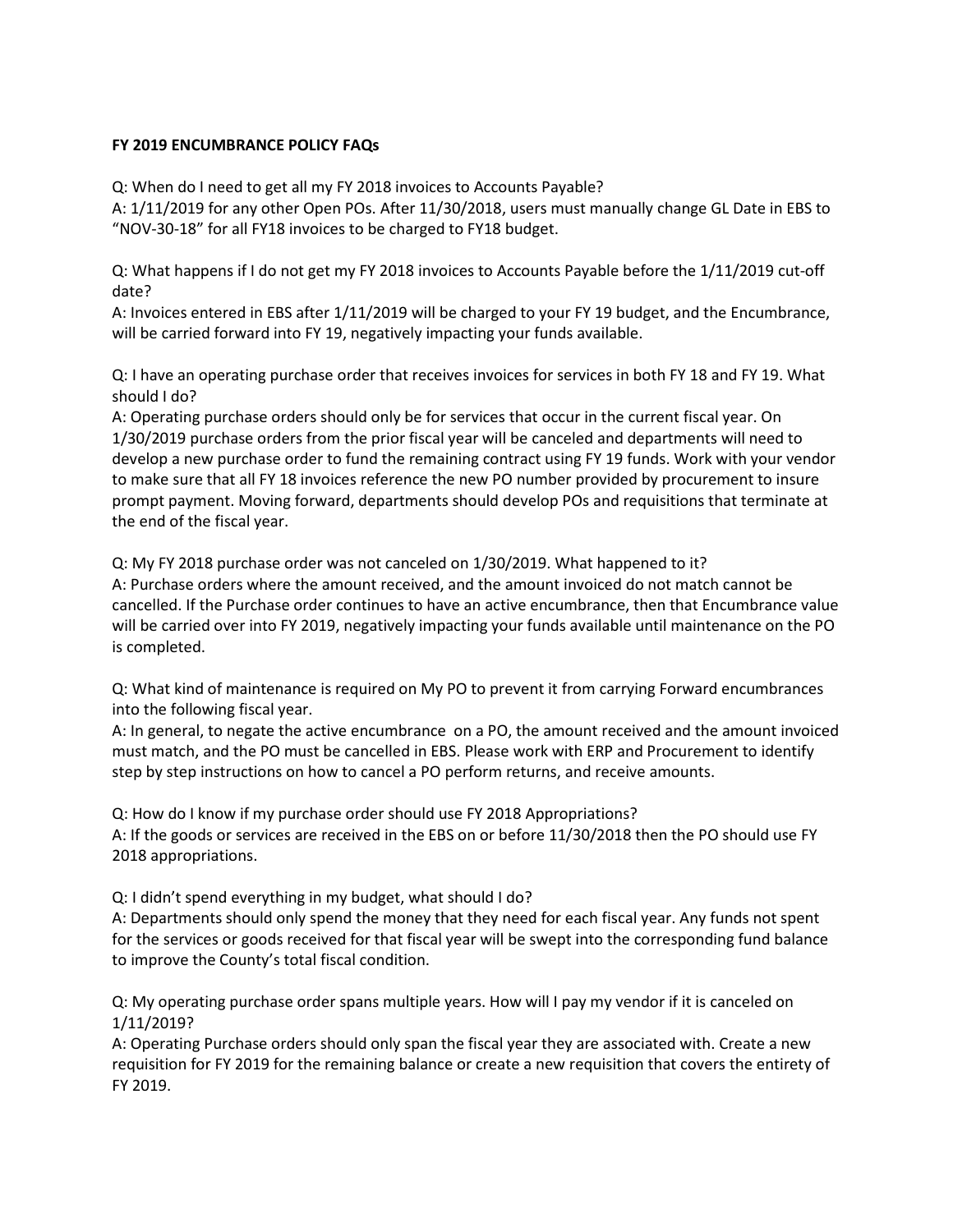Q: My Grant doesn't expire until after the end of the County's fiscal year. What will happen to my Purchase orders and expenses on 1/11/2019?

A: All grant purchase orders with end dates that are different from the county's fiscal year will be carried over into the next fiscal year. However, you will not be able to create new requisitions or POs after the end date of the Grant.

Q: Will vendors be notified about the timeline to submit the 2018 invoices?

A: It will be the responsibility of departments to reach out to their vendors prior to the 1/12/2019 deadline.

Q: Currently, the Comptroller's Office does not process a partial invoice amount. However, there may be a dispute or an error on an invoice that will not be resolved in a timely manner to meet the 1/11/19 deadline?

A: If an invoice cannot be paid before 1/11/2019 the Active encumbrance on the Purchase order will be carried over into the new fiscal year, negatively impacting your funds available in FY 19.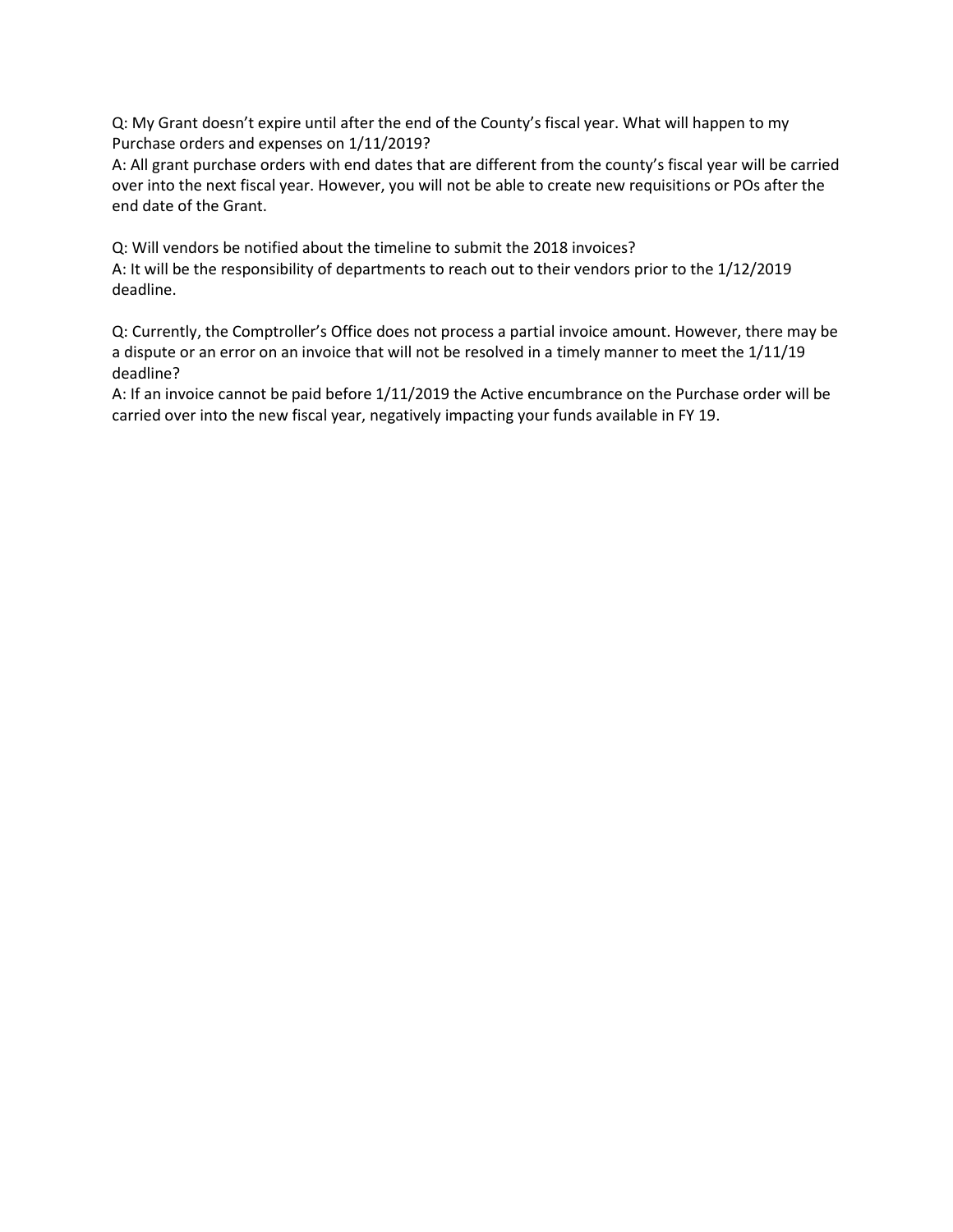Q: I am developing my Capital and Grant Budget how much can I carry over into the new fiscal year. A: For Grants and Capital Equipment, departments will be able to carry over the funds available at the end of the year. The funds available include the associated appropriation for any open encumbrances. For Capital Improvement POs only the encumbrances and their appropriations can be carried forward.

Q: I must pay a vendor upon receipt of the first invoice for services that will be received in the next fiscal year. What should I do?

A: As a general rule, departments should never pre-pay invoices. Work with your vendor and request that you be billed on a monthly basis or as the goods and services are received. Your operating purchase order should reflect the timing of the fiscal year. If you have further questions about this concern please work with the Comptroller's office.

Q. Will we be able to pay both FY17 and FY18 invoices during the grace period between 12/1/17 and 1/12/18?

A: Yes, the date that the goods or services are received in the EBS will help determine which fiscal year the invoice should be applied.